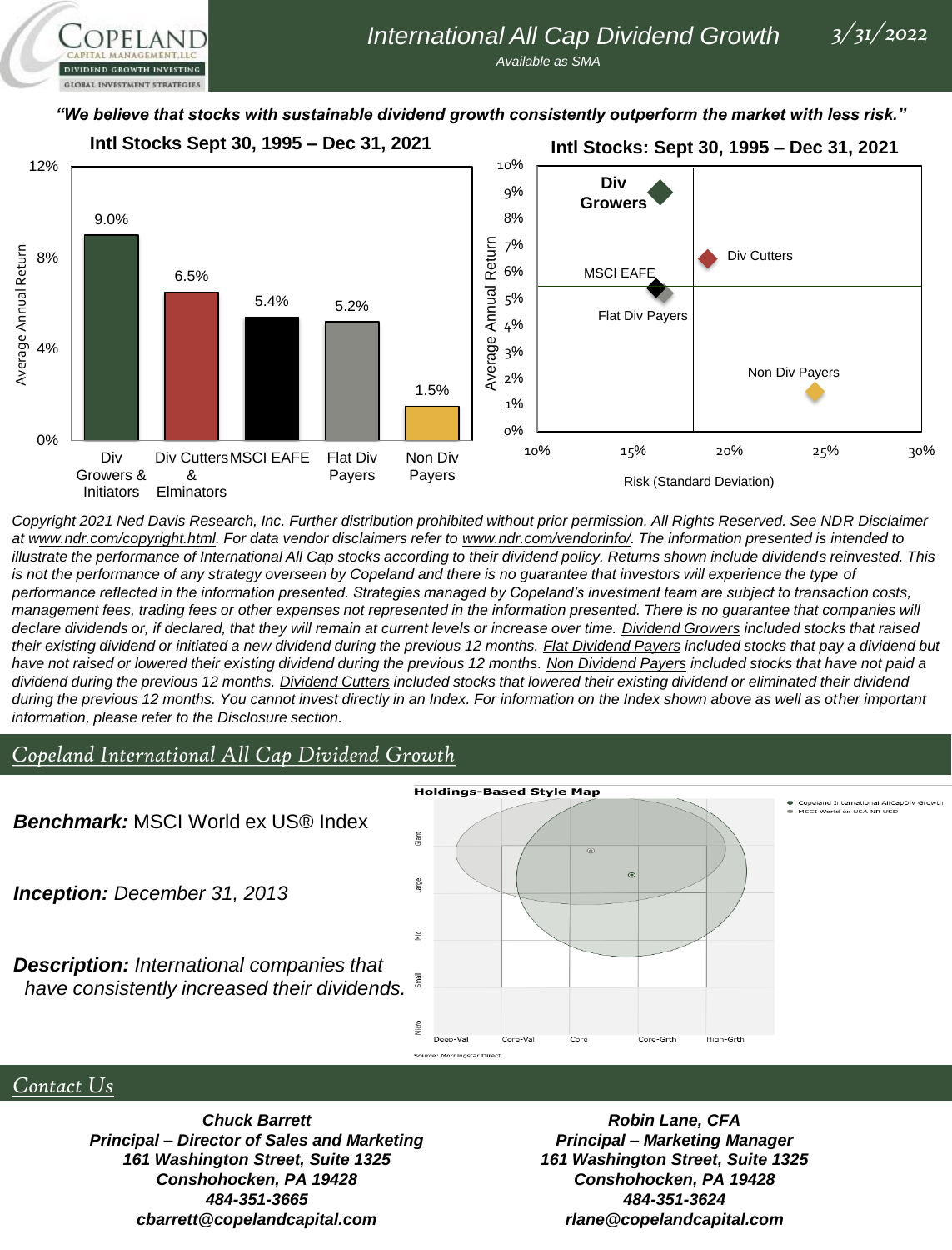### **Stock Universe**

*International companies that have consistently increased their dividends*

#### **Stock Selection**

*Top ranked stocks based on our multi-factor fundamental model*

### **Sector Selection**

*We are benchmark aware, however sector and regional weightings are largely a byproduct of underlying security* 

*selection*

**Portfolio**

*Approximately 70 holdings made up of companies that have consistently increased their dividends*

Dividend Growth defines our universe, drives our total return solution and is the centerpiece for our research process.

Dividend Growth stocks are ranked using a proprietary fundamental ranking system. This model evaluates multiple factors in an effort to establish each company's ability to grow its dividends in the future.

Factors we have found to be predictive of strong dividend growth and total returns include:

- ➢ **Dividend Coverage**
- ➢ **Free Cash Flow Generation**
- ➢ **Growth in the Underlying Business**
- ➢ **Return on Capital**

Top-ranked stocks within the model are subject to deep fundamental analysis.

# *Stock Selection Process*

Stocks are sold for the following reasons:

- $\triangleright$  Dividend Cut: Any holding that cuts or fails to raise its dividend is sold.
- ➢ Dividend Quality: Portfolio candidates must meet minimum thresholds of cash flows and earnings supporting the dividend. Violation of these thresholds has been found to be predictive of a future dividend cut.
- $\triangleright$  Quantitative Ranking Deteriorates: Problems are often exhibited in the quantitative rankings when factors such as earnings momentum, cash flow or return on capital deteriorate. These are red flags for detailed analyst review.
- $\triangleright$  Fundamental Concerns: Analysts are continuously questioning the competitive advantage of the company, as well as macro, regulatory or secular themes, with a focus on identifying risks to the dividend.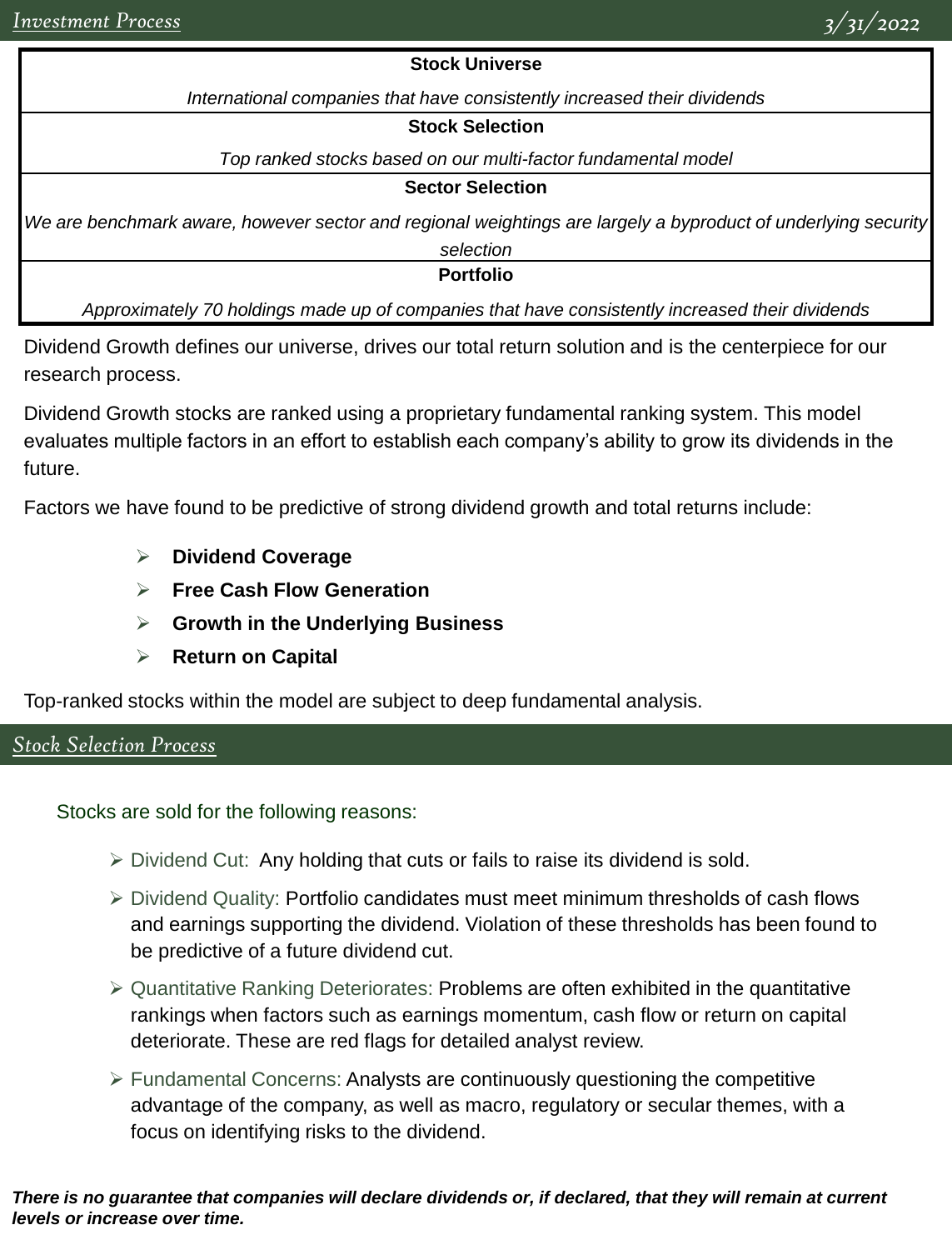

| $\frac{1}{2}$ innerenou, 1/1/2014 to 3/31/2022 3001 to Data. Gross, monthly return |               |                      |                              |                                |                        |                          |                                            |          |  |  |
|------------------------------------------------------------------------------------|---------------|----------------------|------------------------------|--------------------------------|------------------------|--------------------------|--------------------------------------------|----------|--|--|
|                                                                                    | Return<br>(%) | Std<br>Dev<br>$($ %) | <b>Beta</b><br>VS.<br>Market | Alpha<br>VS.<br>Market<br>( %) | Up<br>Capture<br>Ratio | Down<br>Capture<br>Ratio | Tracking<br>Error<br>VS.<br>Market<br>( %) | Observs. |  |  |
| Copeland International AllCapDiv Growth                                            | 7.06          | 12.83                | 0.83                         | 3.06                           | 90.89                  | 74.32                    | 5.78                                       | 99       |  |  |
| MSCI World ex USA NR USD                                                           | 4.49          | 14.05                | 1.00                         | 0.00                           | 100.00                 | 100.00                   | 0.00                                       | 99       |  |  |
|                                                                                    |               |                      |                              |                                |                        |                          |                                            |          |  |  |

FOR BROKER DEALER AND INSTITUTIONAL USE ONLY. NOT FOR PUBLIC OR CLIENT USE.



### **Calendar Returns** Source Data: Gross, Monthly Return



#### **Annualized Returns**



Source: Morningstar Direct

*The data quoted in the charts above represents past performance and does not indicate future returns. Returns for periods of greater than one year are annualized. Gross returns include transaction costs, but do not reflect the deduction of investment advisory fees. This presentation is intended as a one-on-one presentation and performance is reported gross of advisory fees. A client's return will be reduced by the advisory fees and any other expenses it may incur in the management of its investment advisory account. Copeland's management fees are described herein and in Copeland's ADV Part 2A. After-tax results will*  vary from the returns presented here for those accounts subject to taxation. Performance results of the composite are based on U.S. dollar returns. Please refer to the Disclosure sections for additional information and Net Performance. *Alpha* is a measure of the difference between actual returns and expected performance, given the level of risk as measured by beta, where beta measures sensitivity to index movements. **Beta** is a measure of the volatility, or systematic risk, of a security or a portfolio in comparison to the market as a whole. **Standard deviation** is a measure of the variability of returns - the higher the standard deviation, the greater the range of performance (i.e., volatility). *Upside Capture ratio* measures the manager's overall performance to the *benchmark's overall performance, considering only quarters that are positive in the benchmark. An Up Capture ratio of more than 1.0 indicates a manager who outperforms the relative benchmark in the benchmark's positive quarters. Downside Capture ratio is the ratio of the manager's overall performance to the benchmark's overall performance, considering only quarters that are negative in the benchmark. A Down Capture ratio of less than 1.0 indicates a manager that outperformed the benchmark in the benchmark's negative quarters. Tracking Error is a measure of how closely a portfolio follows the index to which it is benchmarked. Due to methodology differences in calculating performance, Morningstar performance numbers may vary slightly from other providers. © 2022 Morningstar, Inc. All rights reserved. The Morningstar information contained herein: (1) is proprietary to Morningstar and/or its content providers; (2) may not be copied or redistributed; and (3) is not warranted to be accurate, complete or timely. Neither Morningstar nor its content providers are responsible for any damages or losses arising from any use of this information. Copeland does not review the Morningstar data. This presentation allows you to compare the performance history of Copeland's strategies with its benchmark. Total return is calculated assuming reinvestment of all dividends. For performance numbers current to the most recent month-end, please contact us at 484-351-3700. Forward-looking Statements: Some of the information in this document may contain projections or other forward-looking statements regarding future events or future financial performance of countries, markets or*  companies. These statements are only predictions and actual events or results may differ materially. The reader must make his/her own assessment of the relevance, accuracy and adequacy of the information contained in this document, and make such independent investigations as he/she may consider *necessary or appropriate for the purpose of such assessment.*